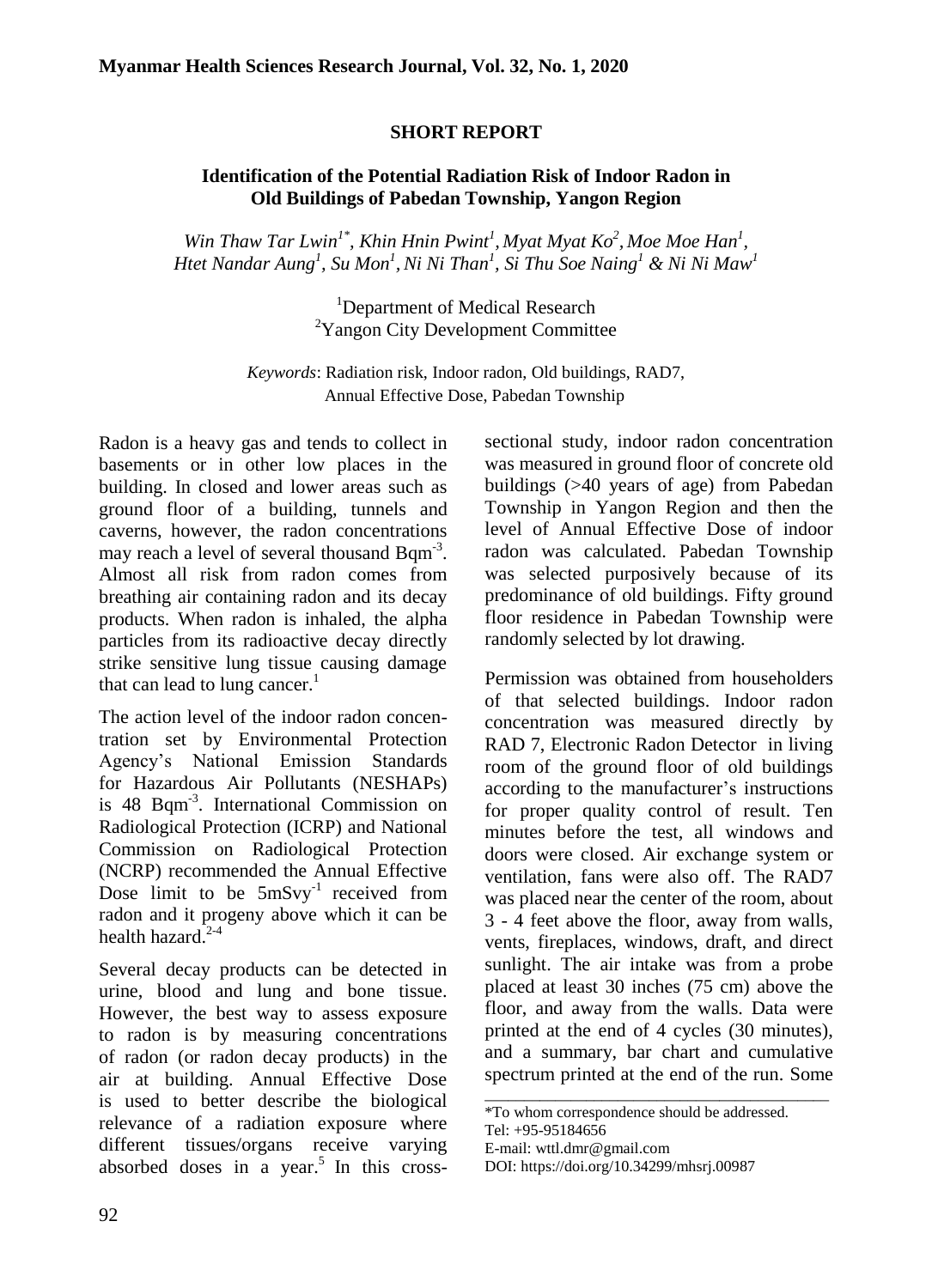behaviors of the inhabitants that can affect indoor radon concentration were asked by a short interview for 5 minutes to the householder. This interview included as: residing of in this apartment and opening<br>doors and windows at daytime for doors and windows at daytime for ventilation. The total duration was 1 hour.

Data entry and analysis were done by using Microsoft Excel 2007 and SPSS-16 software. Mean, standard deviation and median values were computed for radon concentration in air samples using by CAPTURE Software of RAD7, DURRIDGE Co., Ltd. The annual average effective dose for indoor radon was calculated using parameters formula by International Commission on Radiological Protection (ICRP).

 $ERn(nSvy-1)=CRn(Bq.m-3)x0.4x7000 (hy-1)x$ 9nSv (Bq.m-3.h)-1

Where CRn is the mean radon concentration in the units of Bqm-3,

The typical value of 0.4 was used as the equilibrium factor for radon indoors.

A recommended value of 9nSv (Bqm-3.h)-1 was used to convert radon equilibriumequivalent concentration to the effective dose, and an 80% home occupancy time (7000 h per year) was assumed.

In this study, the minimum and maximum values of radon concentrations calculated and the Annual Effective Dose in building age varied from  $3.0 \pm 1.3$  Bqm<sup>-3</sup> to  $84.8 \pm 7.0$ Bqm<sup>-3</sup> and  $0.076$ mSvy<sup>-1</sup> to  $2.16$ mSvy<sup>-1</sup>, respectively. The mean value of radon concentration was 18.8 Bqm<sup>-3</sup> and Annual Effective Dose was 0.5mSvy<sup>-1</sup>. Radon concentration in 28% (14/50) of the buildings was higher than 48 Bqm<sup>-3</sup> which is action level set by Environmental Protection Agency's National Emission Standards for Hazardous Air Pollutants (NESHAPs).

Radon concentrations of 43% of old buildings (60 years and above), 36% of above 50 years and 21% of above 40 years were higher than those of the other old buildings. Radon concentration of 28 old buildings (60 years and above) were lower because those old buildings were carried out the regular maintenance, renovation and good ventilation and flooring type. Radon concentration of apartments with cracks and the bare concrete floor  $(84.8 \pm 7.0 \text{ Bqm}^3)$  was the highest and 13 old buildings with bare concrete floor were more than other floor types. Radon concentration of room with cracks place and poor painted color cement floor  $(68.4 \pm 6.3$  Bqm<sup>-3</sup>) was also more than action level  $(48 \text{ Bqm}^3)$ . Increased radon concentration  $(<$  48 Bqm<sup>-3</sup>) was found out in apartments of old building with bare concrete floor (26%). Increased radon concentration  $(<$ 48 Bqm<sup>-3</sup>) was found out in 12 apartments with smaller room size  $\left($  <2000 Vol ft<sup>3</sup>) and poor ventilation (less opening status of windows [88% of buildings], no airconditioners or exhaust fans) (Fig. 1).



Fig 1. Identification of radon concentration and floor types

Geological and environmental parameters such as crowed place and humidity may be responsible for the radon exposure. Another reason for the difference in radon concentration is ventilation and floor type. An increase in ventilation rate would probably reduce the radon concentration level. In all selected 50 old buildings, the radon concentrations in bare concrete floor were greater than those of other floors. High radon concentration in ground floor of old buildings indicated age of building, type of floor, ventilation status and environmental pollution in these buildings.